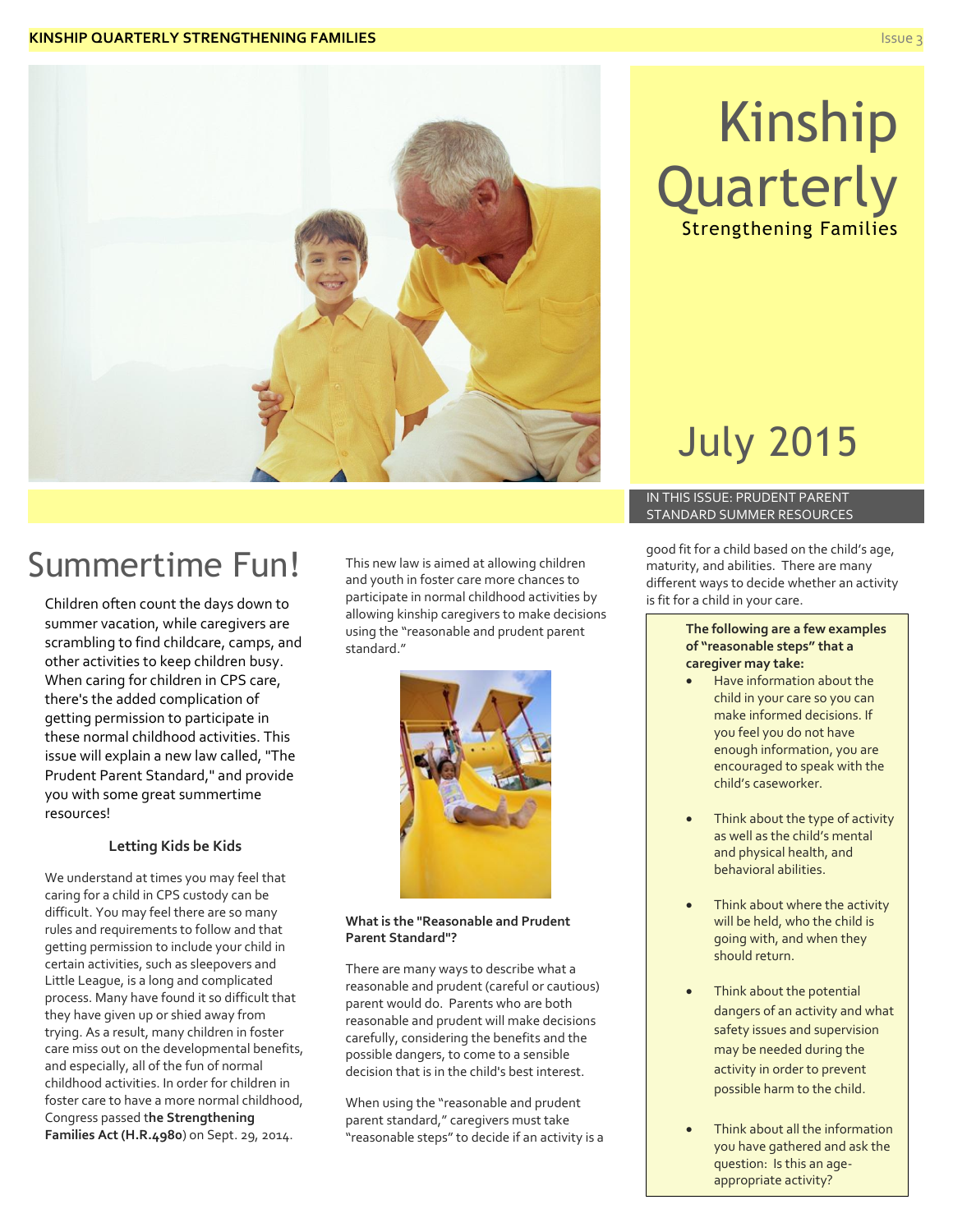The law allows you, with the appropriate information and training, to make decisions that let kids just be kids. It is in effect now, so please find opportunities for the children in your care to join in activities that will allow them to enjoy their childhood! (Need ideas? Check out our resource section!)

#### **Good To Know**

#### **Identifying Infants and Young Children with Visual Impairments**

by Holly Cooper, Ph.D. Deafblind Early Childhood Specialist, Texas School for the Blind and Visually Impaired

Did you know that vision is involved in 90 percent of the learning that occurs in early childhood? Babies and young children learn by looking at toys and objects, and watching what people around them are doing. They watch their own hands and feet, they look at pictures, and they imitate others. But what if a baby doesn't see well, or doesn't see at all? Having a visual impairment can slow a child's acquisition of skills and understanding of the world. But with special teaching techniques and tools, children with visual impairment can largely keep up with their peers. One of the most important things you can do to help a child is to recognize they have a vision problem so she can get treatment.

As a kinship caregiver, you are an important person in a child's life. Watching a baby's eyes can give you a lot of information about how the little one sees his world. Does the baby look at your eyes and face when you talk? Do the eyes look unusual? Does the baby squint or seem sensitive to light? Young children who rub their eyes, have excessive tearing, or tilt their head to look at something may have problems with their vision. Both eyes should look directly at a person or object by the time a baby is 3 or 4 months of age. When looking at something, the eyes should be still, and not drift or wiggle.

Infants and young children who have medical conditions or other health problems are at a higher risk for vision impairment. Babies who were premature or who had head injuries, strokes or other conditions that cause oxygen deprivation can lose vision or ability to cognitively process visual information. If a baby has cataracts or glaucoma, even if it has been treated, he may still have a permanent



loss of vision. Albinism or lack of pigmentation of the skin usually affects the pigmentation of the eyes, causing visual impairment and light sensitivity. Genetic syndromes can cause visual impairment; these include Down syndrome and CHARGE syndrome. Other conditions such as cerebral palsy and optic nerve hypoplasia often are accompanied by vision impairment. In some cases, children can have surgery or wear glasses and have their resulting vision corrected to the normal range. For others, treatment may improve their vision but still not result in typical sight.

#### **Here are some vision milestones that happen in typical development:**

At birth

- Focus on objects 8-10 inches away
- Have difficulty using both eyes together

At 3 months

- Visually follow moving objects
- Eyes are beginning to work together
- Shows the beginning of a visually directed reach

At 6 months

- Turns head to see objects
- Uses an accurate reach
- Has good color vision, may have a favorite color
- Sees at greater distances
- Picks up dropped toys

At 12 months

- Shows interest in pictures
- Points and gestures
- Places shapes in board

Judges distances

 Recognizes own face in mirror At 18 months

- Recognizes familiar objects
- Scribbles with crayons or pens
- Shows interest in exploring

If the child looks or behaves in a way that causes you to wonder if there is a problem with vision, talk to the child's doctor. You may need a referral for an eye examination and later educational testing. Even a child who wears glasses may still not see the way other children see and may benefit from special services. Early intervention is important. In the early years, every month counts. Children with vision problems often show delays in development. A child who is not identified in the early years may later have problems paying attention to the teacher in school, learning to read, and learning from what a teacher is writing on the board or screen, playing sports, and socially interacting with other children. A visual impairment is a significant disability, and helping a child and family access educational services during the earliest years can make a big difference in learning throughout childhood and later life.

If the child is suspected of or diagnosed with a vision problem, call your local Early Childhood Intervention (ECI) program. Find a local ECI program at this link: [www.dars.state.tx.us/ecis/searchprogram.asp.](http://www.dars.state.tx.us/ecis/searchprogram.asp)

#### **Additional Vision Resources**

Texas School for the Blind and Visually Impaired, Infant and Toddlers with Visual Impairment [http://www.tsbvi.edu/outreach/4083-infants-](http://www.tsbvi.edu/outreach/4083-infants-toddlers-preschoolers-vi)

[toddlers-preschoolers-vi](http://www.tsbvi.edu/outreach/4083-infants-toddlers-preschoolers-vi)

Texas School for the Blind and Visually Impaired, Infant and Toddlers with Deafblindness [http://www.tsbvi.edu/outreach/4058-infant](http://www.tsbvi.edu/outreach/4058-infant-preschool-services-db)[preschool-services-db](http://www.tsbvi.edu/outreach/4058-infant-preschool-services-db)

Blind Babies Foundation fact sheets [http://www.blindbabies.org/learn/diagnoses](http://www.blindbabies.org/learn/diagnoses-and-strategies/)[and-strategies/](http://www.blindbabies.org/learn/diagnoses-and-strategies/)

Perkins Scout: Visual Impairment in Early Childhood [http://www.perkinselearning.org/scout/early](http://www.perkinselearning.org/scout/early-childhood) [-childhood](http://www.perkinselearning.org/scout/early-childhood)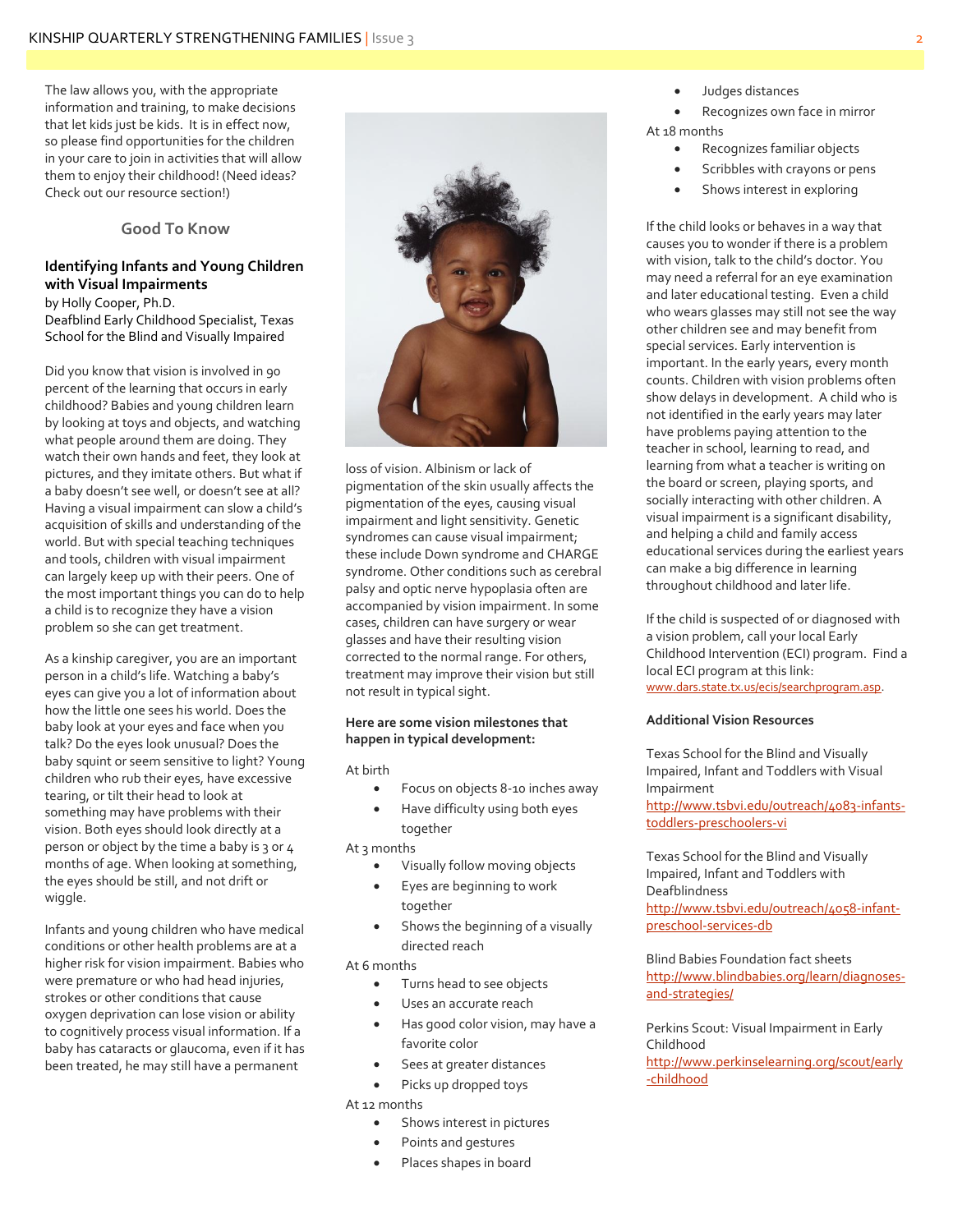

Region 11- Meet and greet between CVS and KIN sister units. On the menu were ice cream floats, sundaes and banana splits.





# **Community Engagement**

Above – In May, Kinship workers Teresa Greenburg and Jacqueline Bingham had a kinship support group at the pool in Lampasas to teach water safety. A presenter and four lifeguards taught both the caregiver and the children about water safety. They talked about concerns inside and outside the pool. They intend to make this a yearly kinship group and offer this information to as many kinship homes as possible.

# **Kinship Unit Spotlight**



**Unit KA from Dallas** Supervisor Summer Massingill: I would like to brag on my staff! They are powering through the changes. Most people in my unit are up to 20-30 home visits a month. Despite that, they are still working hard to get families the services they need in a timely manner.

> One member in the unit participated in a pilot program. They still manage to see their families, get the needed services, communicate and solve issues that arise, keep kids safe, and meet documentation deadlines. They are always willing to answer questions and help out the new staff. We make an effort to support each other, even helping out with home visits when others in the unit ask for help. We celebrate birthdays and life events.

**Lindsay Savage** does a great job of having a positive attitude despite all the changes. Even when she has over 20 visits to accomplish, she meets deadlines and makes sure her caregivers are taken care of. She keeps it low key, so I only know the amount of time and effort she puts into things because I read her narrative.

**Temica Wiggins** requests beds through one of our resources. When they can't deliver, she has gone up to their warehouse with a truck on a Saturday and delivered those beds herself. **Sharon Gordon**, my human services technician (HST), helps out the neighboring investigations unit that doesn't have an HST in between delivering items and transporting for our Kinship families. She has a positive and professional attitude and strives to help out where she can. Sharon has had the extra work of assigning HA for the region to help out while my administrative assistant is out on medical leave.